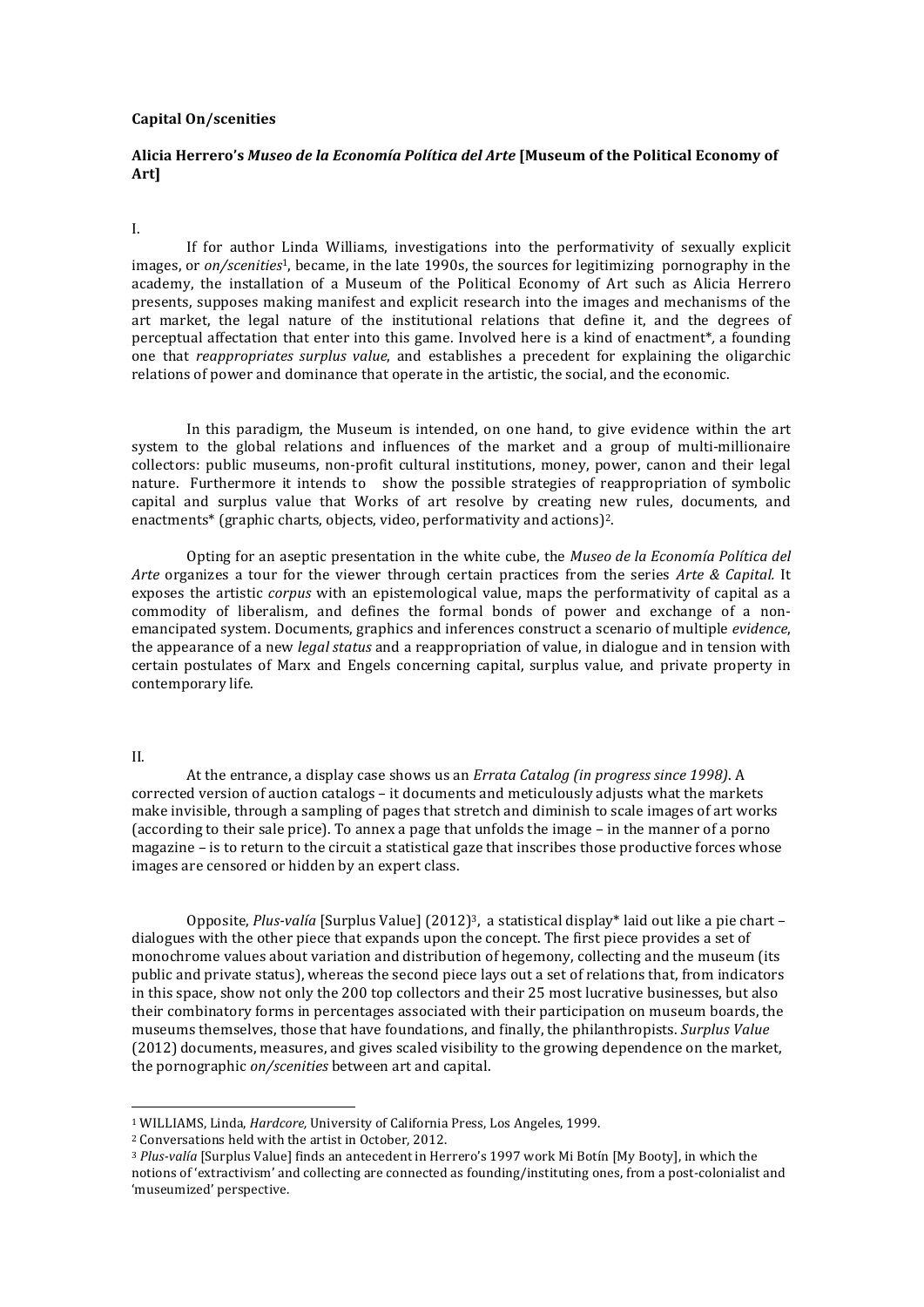At the front and rear of the gallery, a video, pieces of evidence, commentaries, and a woman *performer*-promoter presents a box: *Action Instrument Box* (2011), an *auteur* object that gives us a view of a small hidden collection of ten graphic documents. Through a multiple, travestied pop fetish, midway between a brand of soap and the reminiscence of another box. Warhol's Brillo box, *Action Instrument Box* conjures up the legal potential of its pieces' artistic value. Proffering this, it reviews the judgments of the histories and discourses of the art connected to the post-feminist principles and action art, generating a performance on view [asistida], with which to enter the museum and new collections<sup>4</sup>.

On the left, a series of disjointed judgments - generated, once more, from a performance practice – this time, drawing, completes the set of works exhibited in the *Museum of the Political Economy of Art.* Performing these live in the auction houses of Sotheby's and Christie's in London and Milan, the artist captures and records, on site, the movements of the machinery of art and its spectacle. Simultaneously she records herself 'on stage,'as it were, 'in the scene,' for a camera. In this way, in *Suite Auction Drawings* [Auction Drawings Suite] (2010), Herrero, occupying various symbolic positions as viewing public, artist, and object of art, observing herself critically, not only challenges the intellectual confinement of "how to escape from the system" but also the artistic condition of "self-changing" in her own field.

## III.

This being so, the critical scenario that the *Museo de la Economía Política del Arte* develops is not exhausted by an episteme articulated in the obscene staging of capital, the **corpus** and work of the artist, but rather is set up as an enactment<sup>\*</sup> whose act of *reappropriating surplus value* operates by tactics of creative legality. These acts which self-manage a legal status proceeding from the museum thus present their foundations, their legal precedent.

We might say, by way of concluding, that Museo de la Economía Política del Arte inaugurates a series of questions about the act of collecting and exhibiting not just objects, but rather the relations those objects suppose, in order to be able to make themselves visible to our gaze. The Museum as such gradually creates the appearance of the object, its fascination, and the act of collecting the fetish, yet at the same time it also exhibits the surplus value connected with the artist's own subjectivity and work, which the market relegates or reappropriates. If the Museum of *the Political Economy of Art* stages the obscenity of art and capital, it does so mainly out of an emancipated praxis, in order to lay bare the consequences of neoliberalism, the normative power of the gaze, and possible new epistemological driftings beyond art.

#### **Teresa Riccardi**

**\***[English in original – trans.]

 

**Alicia Herrero** has been developing the series *Arte & Capital* over various projects since the mid-1990s. She participated in: the eighth Bienal do Mercosul, Porto Alegre (2011); the tenth Bienal de Arte in Bogotá (2009); the Fourth Internationella Konstbiennal, Gothenburg (2007); the first Bienal del Fin del Mundo, Ushuaia (2007); the fifth Bienal de La Habana, Havana (1994). Among other group exhibitions, she has shown in: Centre of Contemporary Art Thessaloniki  $(2012)$ ; Austrian Cultural Forum, New York (2012); Shedhalle, Zurich (2003); Neue Gesellschaft für Bildende Kunst NGBK, Berlin (2003) and the Boijmans van Beuningen Museum, Rotterdam (2001). She has had solo shows at: Hernrique  $j =$  Enrique ?] Faria 11 x7, Buenos Aires (2012); Dispari & Dispari, Reggio Emilia (2009); MACRO, Rosario 2006. She has offered recent workshops and talks at Eyebeam - Art + Technology Center, New York: El Ranchito - Matadero and Medialab Prado,

<sup>&</sup>lt;sup>4</sup> This piece, part of the Constantini collection, was recently acquired by MALBA (the Museo de Arte Latinoamericano de Buenos Aires.)